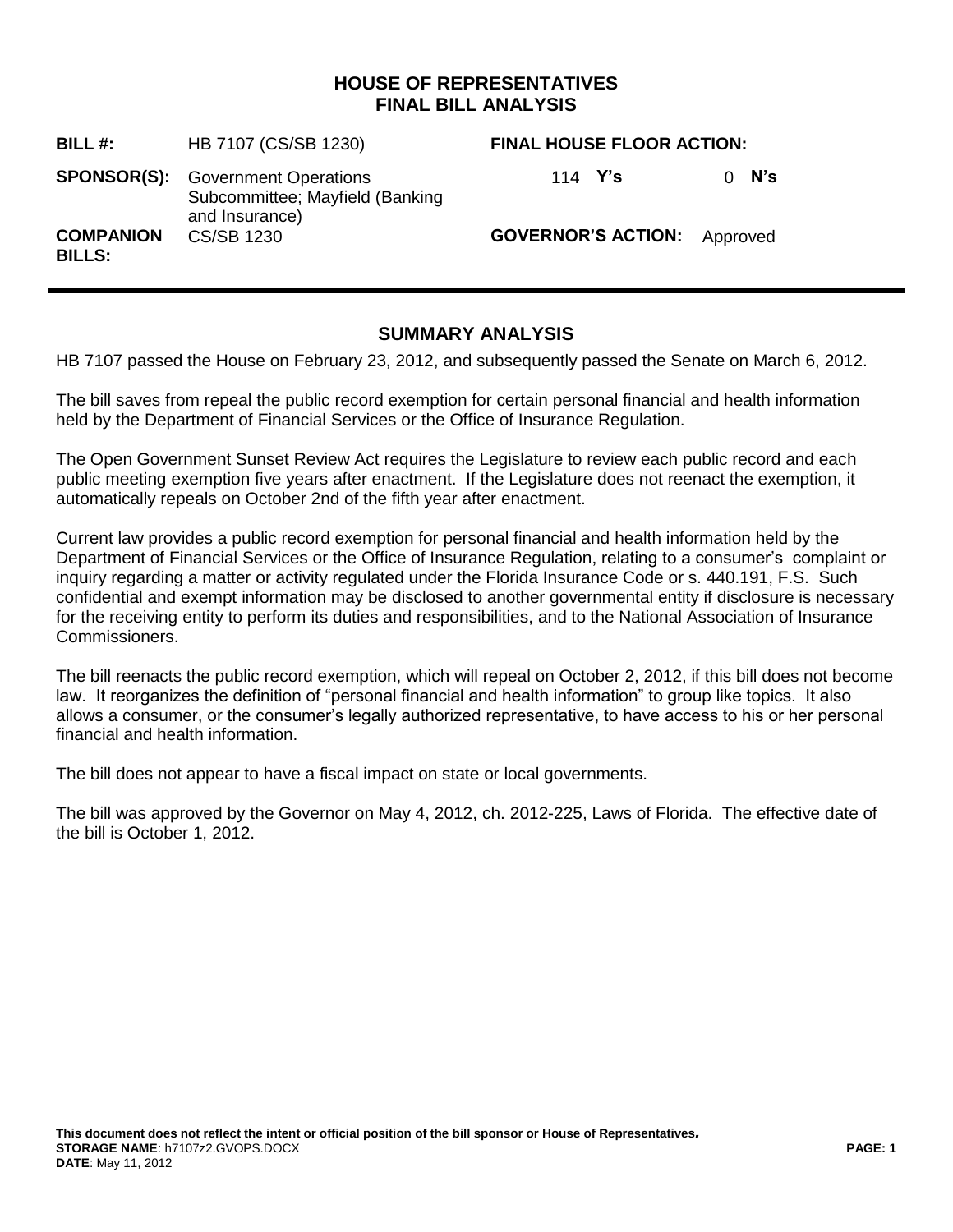# **I. SUBSTANTIVE INFORMATION**

## A. EFFECT OF CHANGES:

### **Background**

#### Open Government Sunset Review Act

The Open Government Sunset Review Act<sup>1</sup> sets forth a legislative review process for newly created or substantially amended public record or public meeting exemptions. It requires an automatic repeal of the exemption on October 2nd of the fifth year after creation or substantial amendment, unless the Legislature reenacts the exemption.

The Act provides that a public record or public meeting exemption may be created or maintained only if it serves an identifiable public purpose. In addition, it may be no broader than is necessary to meet one of the following purposes:

- Allows the state or its political subdivisions to effectively and efficiently administer a governmental program, which administration would be significantly impaired without the exemption.
- Protects sensitive personal information that, if released, would be defamatory or would jeopardize an individual's safety; however, only the identity of an individual may be exempted under this provision.
- Protects trade or business secrets.  $\bullet$

If, and only if, in reenacting an exemption that will repeal, the exemption is expanded (essentially creating a new exemption), then a public necessity statement and a two-thirds vote for passage are required.<sup>2</sup> If the exemption is reenacted with grammatical or stylistic changes that do not expand the exemption, if the exemption is narrowed, or if an exception to the exemption is created<sup>3</sup> then a public necessity statement and a two-thirds vote for passage are not required.

#### Consumer Inquiries and Complaints

Consumers may file complaints with or make inquiries to the Department of Financial Services (DFS or department) or the Office of Insurance Regulation (OIR) concerning an insurance company or other entity regulated by DFS or OIR under the Florida Insurance Code. The Division of Consumer Services of the department primarily is responsible for receiving inquiries and complaints from consumers and providing direct assistance and advocacy for consumers requesting such assistance or advocacy.<sup>4</sup>

According to DFS, when the department investigates the activities of insurance companies or other regulated entities, policyholders may provide the department with personal information relating to their insurance policies that often includes financial or medical information. Consumers also may contact DFS about problems they have in obtaining insurance coverage and, as such, might submit medical or financial records. Often, a policyholder who has had an insurance claim denied will request assistance from the Division of Consumer Services. In providing background information relating to the claim, the insured may provide medical records detailing the history of the claim, such as medical records revealing health information supporting why the claim should be paid.<sup>5</sup>

 $\overline{a}$ 

**This document does not reflect the intent or official position of the bill sponsor or House of Representatives***.* **STORAGE NAME**: h7107z2.GVOPS.DOCX **PAGE: 2**

**DATE**: May 11, 2012

<sup>1</sup> *See* s. 119.15, F.S.

<sup>2</sup> Section 24(c), Art. I of the State Constitution

<sup>3</sup> An example of an exception to a public record exemption would be allowing another agency access to confidential or exempt records.

<sup>4</sup> *See* s. 20.121(2)(h), F.S.

<sup>5</sup> House of Representatives Staff Analysis for HB 7153, April 24, 2007, at 2 and 3.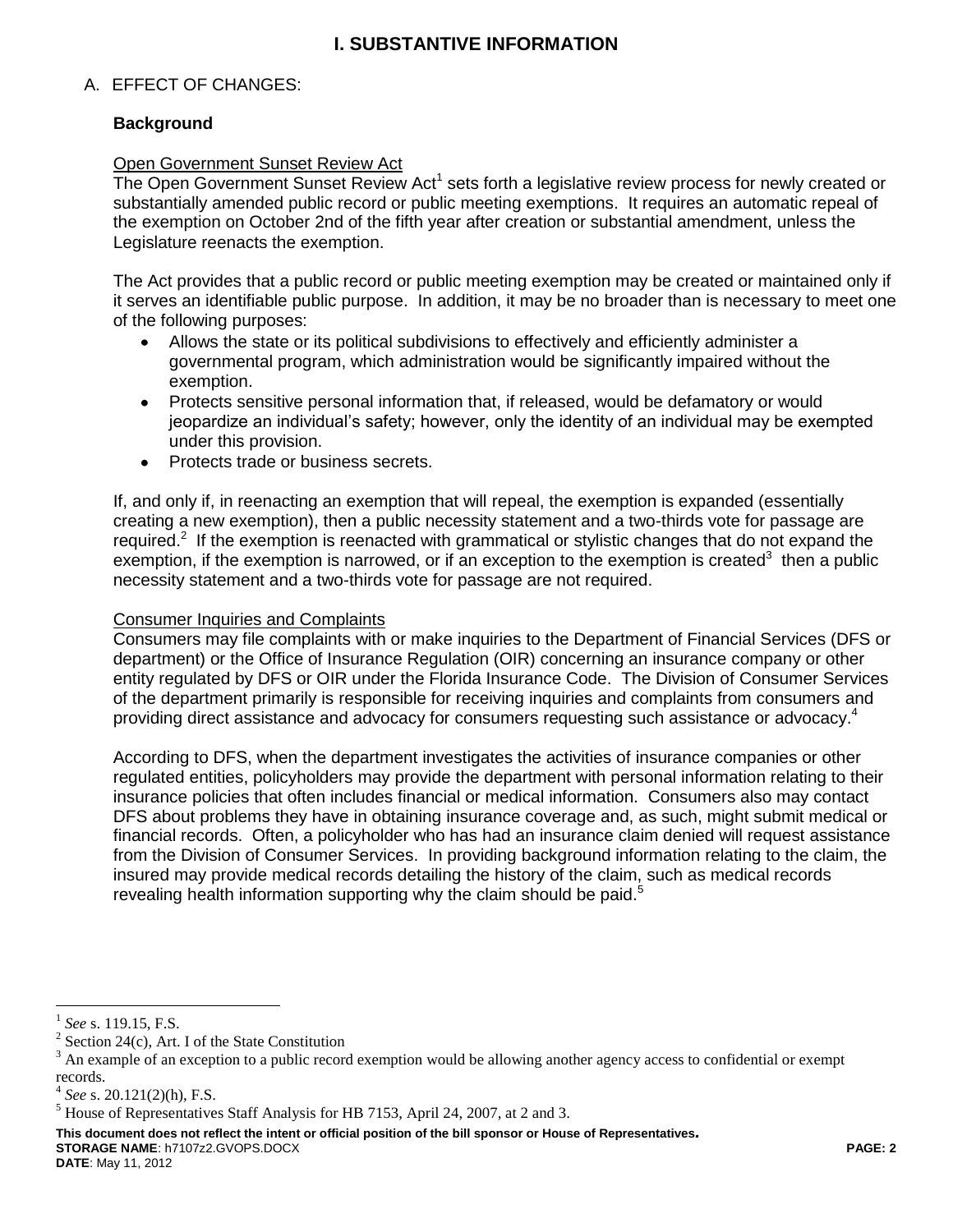## Workers' Compensation

The Division of Workers' Compensation of DFS is responsible for providing information and assistance to injured workers, employers, carriers, health care providers, and managed care arrangements.<sup>6</sup> The Employee Assistance and Ombudsman Office of the Division of Workers' Compensation is charged with the responsibility of facilitating and resolving disputes between an employee and the employer or carrier.<sup>7</sup> Frequently, an employee will submit personal financial and medical information to support a claim for benefits or other documentation to assist in the resolution process.<sup>8</sup>

### Public Record Exemption under Review

In 2007, the Legislature reenacted and expanded the public record exemption for certain information regarding a consumer complaint. <sup>9</sup> Personal financial and health information<sup>10</sup> held by DFS or OIR, relating to a consumer's<sup>11</sup> complaint or inquiry regarding a matter or activity regulated under the Florida Insurance Code or s.  $440.191$ , F.S., is confidential and exempt<sup>12</sup> from public record requirements. Current law provides for retroactive application<sup>13</sup> of the exemption.<sup>14</sup>

Such confidential and exempt information may be disclosed to another governmental entity if disclosure is necessary for the receiving entity to perform its duties and responsibilities, and to the National Association of Insurance Commissioners.<sup>15</sup>

Pursuant to the Open Government Sunset Review Act, the exemption will repeal on October 2, 2012, unless reenacted by the Legislature.<sup>16</sup>

## **Effect of Bill**

The bill removes the repeal date, thereby reenacting the public record exemption for personal financial and health information held by DFS or OIR relating to a consumer's complaint or inquiry regarding a matter or activity regulated under the Florida Insurance Code or s. 440.191, F.S. It reorganizes the

 $\overline{a}$ 

- A consumer's personal health condition, disease, or injury;  $\bullet$
- The existence, nature, source, or amount of a consumer's personal income or expenses;
- $\bullet$ Records of or relating to a consumer's personal financial transactions of any kind;
- The existence, identification, nature, or value of a consumer's assets, liabilities, or net worth;
- A history of a consumer's personal medical diagnosis or treatment;
- The existence or content or any individual coverage or status under a consumer's beneficial interest in any insurance policy  $\bullet$ or annuity contract; or

The existence, identification, nature, or value of a consumer's interest in any insurance policy, annuity contract, or trust.  $11$  Section 624.23(1)(a), F.S., defines "consumer" to mean a prospective purchaser, purchaser, or beneficiary of, or applicant for, any product or service regulated under the Florida Insurance Code, and a family member or dependent of a consumer; or an employee seeking assistance from the Employee Assistance and Ombudsman Office under s. 440.191, F.S.

 $12$  There is a difference between records the Legislature designates as exempt from public record requirements and those the Legislature deems confidential and exempt. A record classified as exempt from public disclosure may be disclosed under certain circumstances. (See *WFTV, Inc. v. The School Board of Seminole*, 874 So.2d 48, 53 (Fla. 5th DCA 2004), review denied 892 So.2d 1015 (Fla. 2004); *City of Riviera Beach v. Barfield*, 642 So.2d 1135 (Fla. 4th DCA 1994); *Williams v. City of Minneola*, 575 So.2d 687 (Fla. 5th DCA 1991) If the Legislature designates a record as confidential and exempt from public disclosure, such record may not be released, by the custodian of public records, to anyone other than the persons or entities specifically designated in the statutory exemption. (*See* Attorney General Opinion 85-62, August 1, 1985).

<sup>13</sup> The Supreme Court of Florida ruled that a public record exemption is not to be applied retroactively unless the legislation clearly expresses intent that such exemption is to be applied retroactively. *Memorial Hospital-West Volusia, Inc. v. News-Journal Corporation*, 729 So.2d 373 (Fla. 2001).

<sup>15</sup> Section 624.23(3), F.S.

**This document does not reflect the intent or official position of the bill sponsor or House of Representatives***.* **STORAGE NAME**: h7107z2.GVOPS.DOCX **PAGE: 3**

<sup>6</sup> *See* chapter 440, F.S.

<sup>7</sup> *See* s. 440.191, F.S.

<sup>8</sup> House of Representatives Staff Analysis for HB 7153, April 24, 2007, at 4.

 $9$  Chapter 2007-70, L.O.F.; codified as s. 624.23, F.S.

 $10$  Section 624.23(1)(b), F.S., defines "personal financial and health information to mean:

 $14$  Section 624.23(2), F.S.

<sup>&</sup>lt;sup>16</sup> Section 624.23(4), F.S.